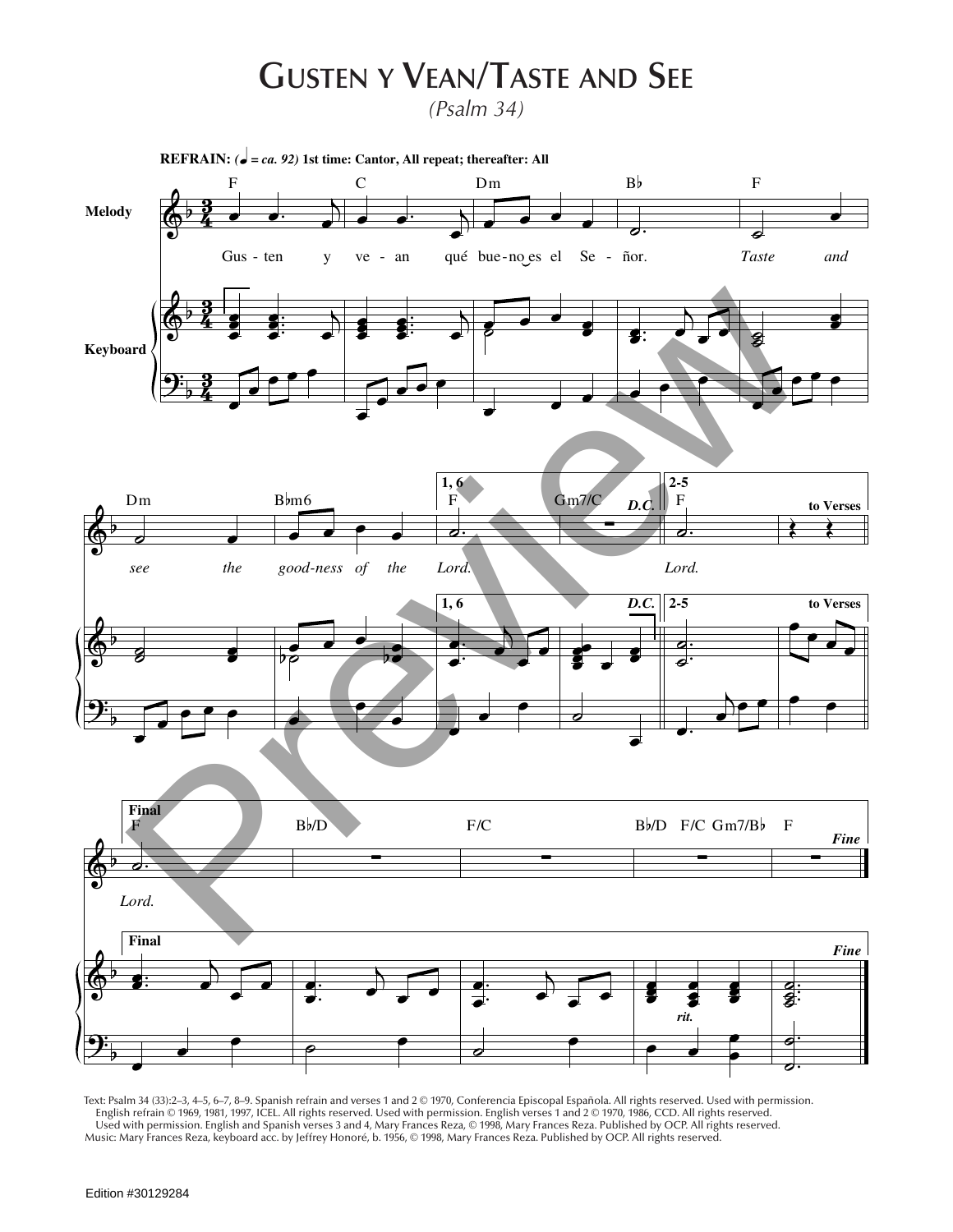

## Edition #30129284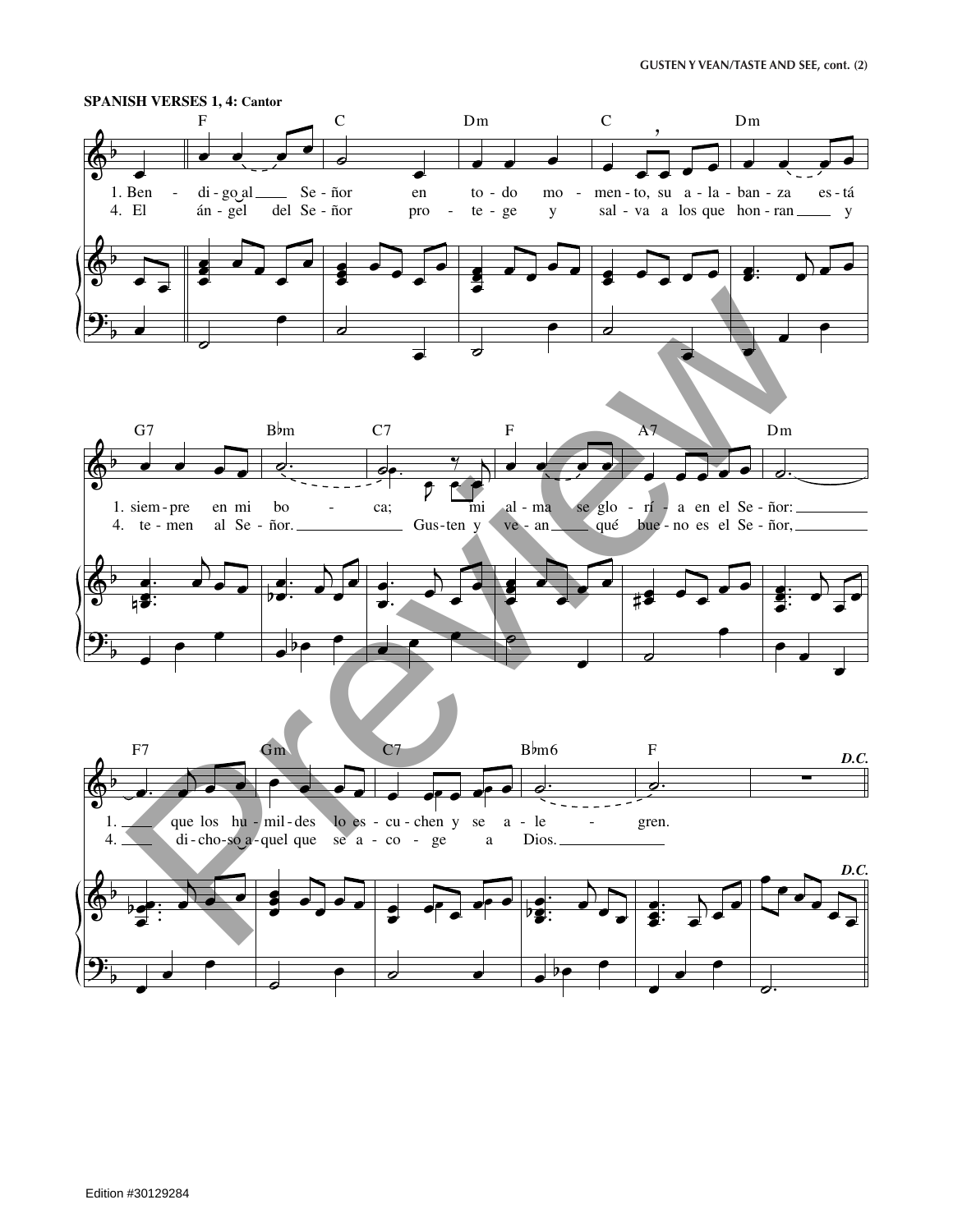